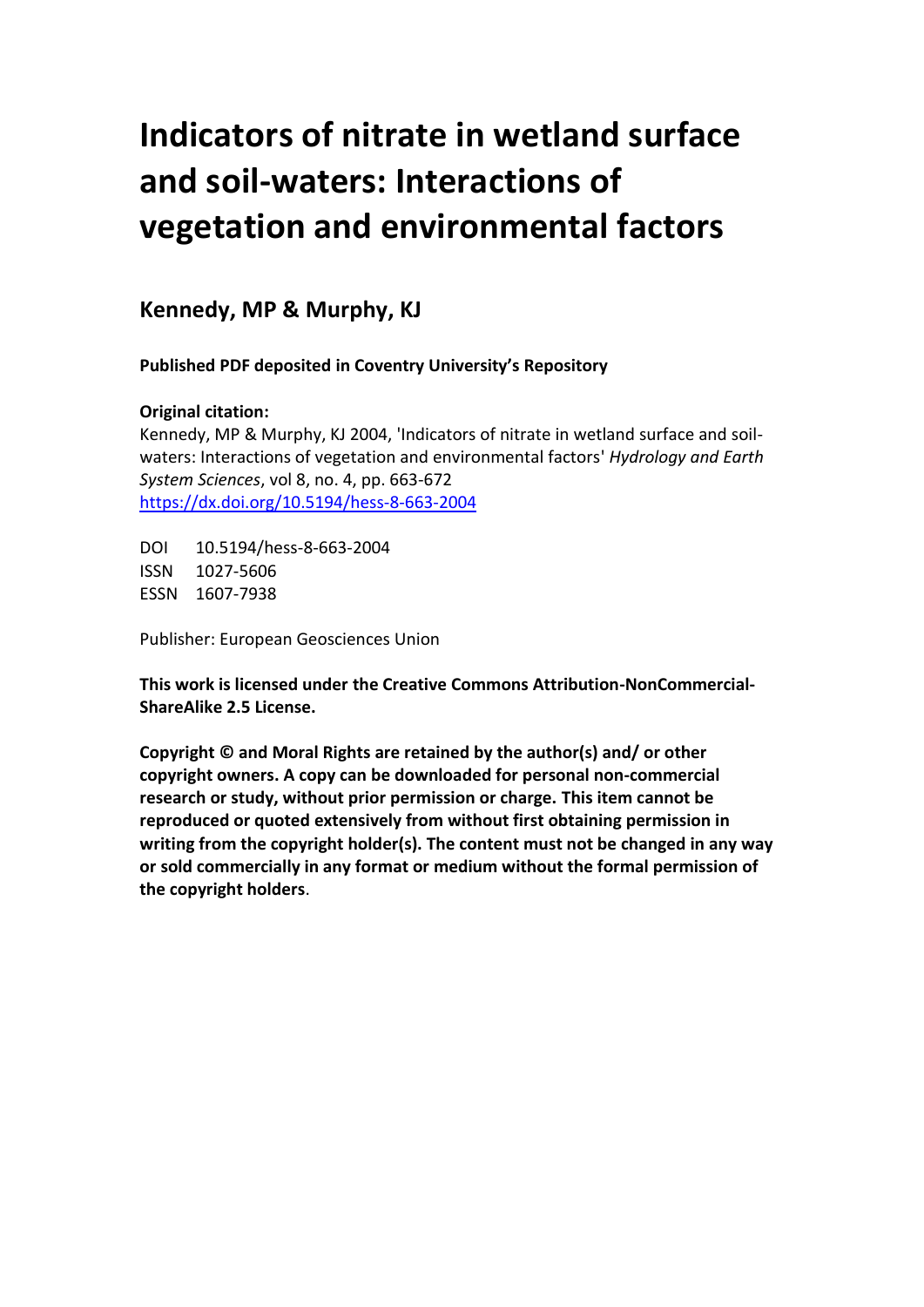

# Indicators of nitrate in wetland surface and soil-waters: interactions of vegetation and environmental factors

M.P. Kennedy<sup>1,2</sup> and K.J. Murphy<sup>2</sup>

<sup>1</sup>Aquatic Environments Research Centre, Department of Geography, University of Reading, Reading, RG6 6AB, UK <sup>2</sup>Institute of Biomedical and Life Sciences, Division of Environmental and Evolutionary Biology, Graham Kerr Building, University of Glasgow, Glasgow, G12 8QQ, UK.

Email for corresponding author:  $m.p.$  kennedv@reading.ac.uk

#### Abstract

This paper describes a new bio-indicator method for assessing wetland ecosystem health; as such, the study is particularly relevant to current legislation such as the EU Water Framework Directive, which provides a baseline of the current status of surface waters. Seven wetland sites were monitored across northern Britain, with model construction data for predicting eco-hydrological relationships collected from five sites during 1999. Two new sites and one repeat site were monitored during 2000 to provide model test data. The main growing season for the yegetation, and hence the sampling period, was May–August during both years. Seasonal mean concentrations of nitrate (NO,<sup>-</sup>) in surface and soil water samples during 1999 ranged from 0.01 to 14.07 mg N  $I^{-1}$ , with a mean value of 1.01 mg N  $I^{-1}$ . During 2000, concentrations ranged from trace level (<0.01 mg N I<sup>-1</sup>) to 9.43 mg N I<sup>-1</sup>, with a mean of 2.73 mg N I<sup>-1</sup>. Surface and soil-water nitrate concentrations did not influence plant species composition significantly across representative tall herb fen and mire communities. Predictive relationships were found between nitrate concentrations and structural characteristics of the wetland vegetation, and a model was developed which predicted nitrate concentrations from measures of plant diversity, canopy structure and density of reproductive structures. Two further models, which predicted stem density and density of reproductive structures respectively, utilised nitrate concentration as one of the independent predictor variables. Where appropriate, the models were tested using data collected during 2000. This approach is complementary to species-based monitoring, representing a useful and simple tool to assess ecological status in target wetland systems and has potential for bio-indication nurnoses

Keywords: bio-indicators, surface water, water quality, wetland vegetation

# Introduction

Nutrient enrichment from point sources such as sewage treatment works and from diffuse agricultural inputs may lead to problems of increased plant biomass production in rivers and lakes, and exacerbate the problems associated with resultant reduced dissolved oxygen concentrations within these systems (Neal and Whitehead, 2002). Standing waters are also under threat worldwide from various landuse pressures, including agriculture (Lemly, 1994), drainage (Sheil and Wells, 1983; Gerakis and Kiriaki, 1998), and flood control management (Washitani et al., 1997). Even oligotrophic lakes in Western Europe, located in upland areas not normally subject to such pressures, are under threat of acidification and also eutrophication, primarily from atmospheric nitrogen deposition (Murphy, 2002).

Many wetlands are now recognised as important ecosystem resources and have varying levels of protection.

For example, via the Ramsar Convention (RAMSAR Convention Bureau, 1990), via inclusion in the Natura 2000 network of the European Union (Directive on the Conservation of Wild Birds: 79/409/EEC) or, more locally (in a UK context), as Special Areas of Conservation (SACs), Sites of Special Scientific Interest (SSSIs) and local nature reserves. However, wetlands are still amongst those habitats most vulnerable to disruption by human interference, both intentional and accidental (Etherington, 1983).

Studies of various wetland systems have provided evidence that the underlying hydrology is often both complex and difficult to quantify (Grieve et al., 1995; Gilvear et al., 1997). Within individual sites, variations in hydrological and hydrochemical regimes are major factors driving wetland vegetation composition and structure, (Sjors, 1950; Gorham, 1953; Ingram, 1967; Damman and Dowhan, 1980; Malmer, 1986; Mountford and Chapman,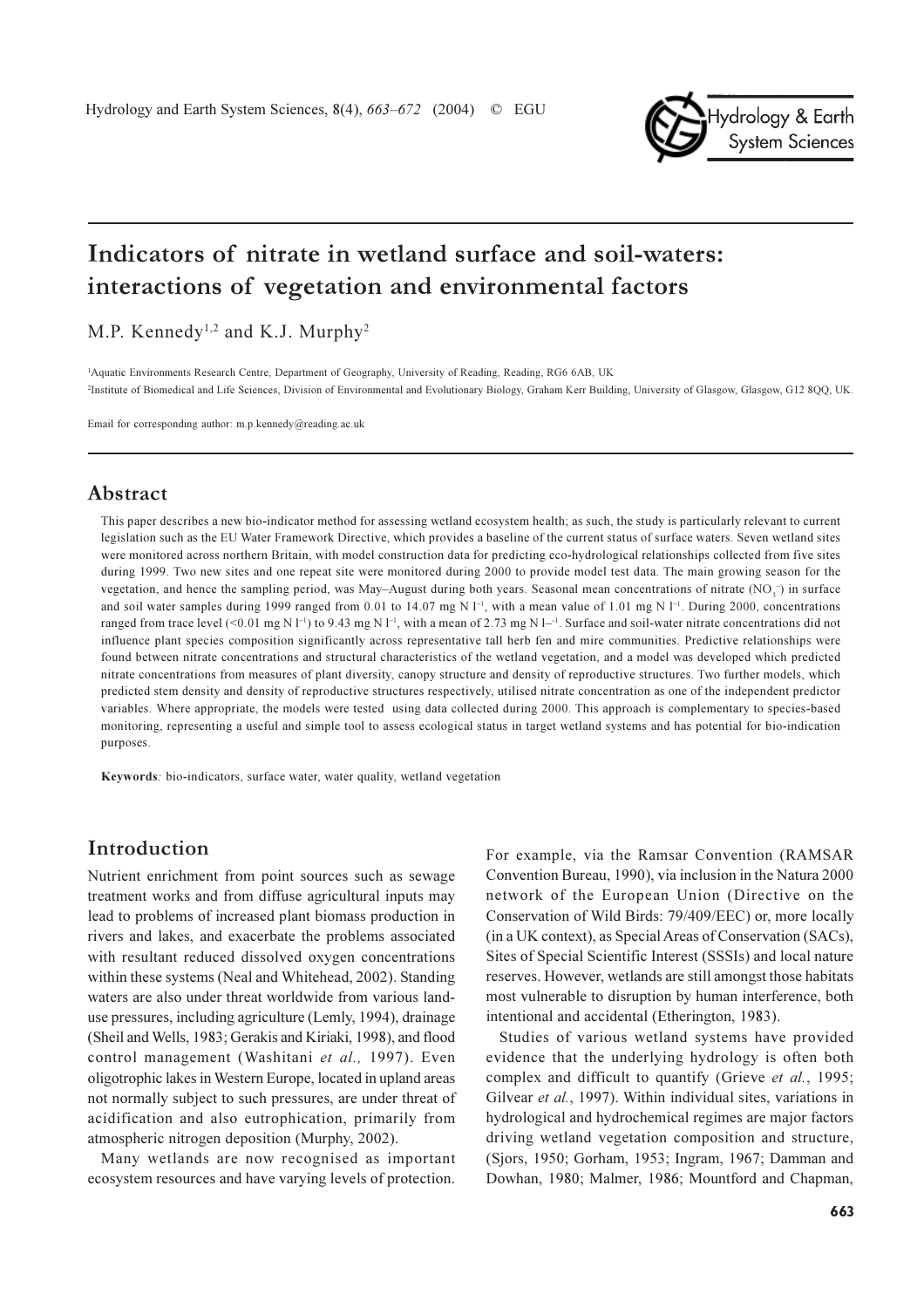1993; Kennedy, 2001), and may control the distribution of individual species (Brown and Scott, 1997; Kennedy and Murphy, 2003; Kennedy et al. 2003). Certain studies have also begun to elucidate the role of riparian wetlands in such systems as potential nutrient stores (e.g. Prior and Johnes, 2002) and it is recognised that in modelling sequential routing through agricultural hillslopes and riparian wetlands is required to better understand in-stream nutrient loading.

Legislative drivers in many parts of the world now require the assessment of biological, morphological, water quality and hydrological quality elements to define baseline reference conditions for freshwaters, including wetlands. Within this framework, there is often a strong emphasis on the use of ecological assessments (see Murphy et al., 2002). Within the EU, the Water Framework Directive (WFD, Establishing a framework for community action in the field of water policy: 2000/60/EC) fills this role and requires baseline assessments for river catchments and for standing waters. Whilst no specific reference is made to freshwater wetland systems within the WFD, they are covered under transitional waters, and as parts of surface water bodies and protected areas, etc. under the Common Implementation Strategy for the Water Framework Directive (2000/60/EC). They are also integral to the principal of integrated monitoring of freshwaters at the catchment scale (Kennedy, 2001; Murphy et al., 2002). Furthermore, The EC Nitrate Directive (91/676/EEC) is concerned with the control of nitrate inputs into the environment, including wetlands. As such, the need for ecological assessments that are relatively simple to implement is clear.

Assessments using plant functional types in community descriptions and biogeography have great potential, and should be seen as complementary to traditional taxonomic methodologies (Duckworth et al., 2000). Within wetlands, there has been success in recent years in applying trait-based assessments to the understanding of vegetation-hydrology interactions (Murphy et al., 1994; Hills et al., 1994; Ali et al., 1999; Willby et al., 2000; Kennedy and Murphy 2003; Kennedy et al., 2003). However, with limited exceptions (e.g. Vretare et al., 2001), linkages remain to be made between phenotypic responses and specific functions such as nutrient uptake capacity of wetland vegetation. Nonetheless, recent complementary work has begun to characterise wetland community types in relation to differences within their underlying hydrological and hydrochemical regimes, and in terms of representative vegetation attributes (Kennedy, 2001).

This paper describes the results of a study undertaken at sites across northern Britain involving the monitoring of structural features (species richness, stem density and reproductive structure density, and nearest-neighbour

distance) within a range of tall herb fen and mire systems. Models are described which predict interactions between nitrate, other hydrochemical and hydrological variables, and the structure of wetland vegetation. The study therefore forms the basis for a tool which uses non species-specific vegetation variables as a bio-indicator to assess ecological status of typical freshwater wetland vegetation. As such, the tool has potential global applicability.

#### **Study sites**

Fifty-five stations along eleven transects at seven wetland sites were monitored during 1999 and 2000 (see Table 1; Fig. 1). The main growing season for the vegetation (and hence the sampling period) was May-August. Sampling was conducted 18th May-17th August during 1999, and 22nd May–3rd August during 2000. At each station, the water level and bulked soil and surface water chemistry were measured and the vegetation characterised. Fixed stations



Fig. 1. Field site locations in Scotland and Northern England sampled during 1999 and 2000.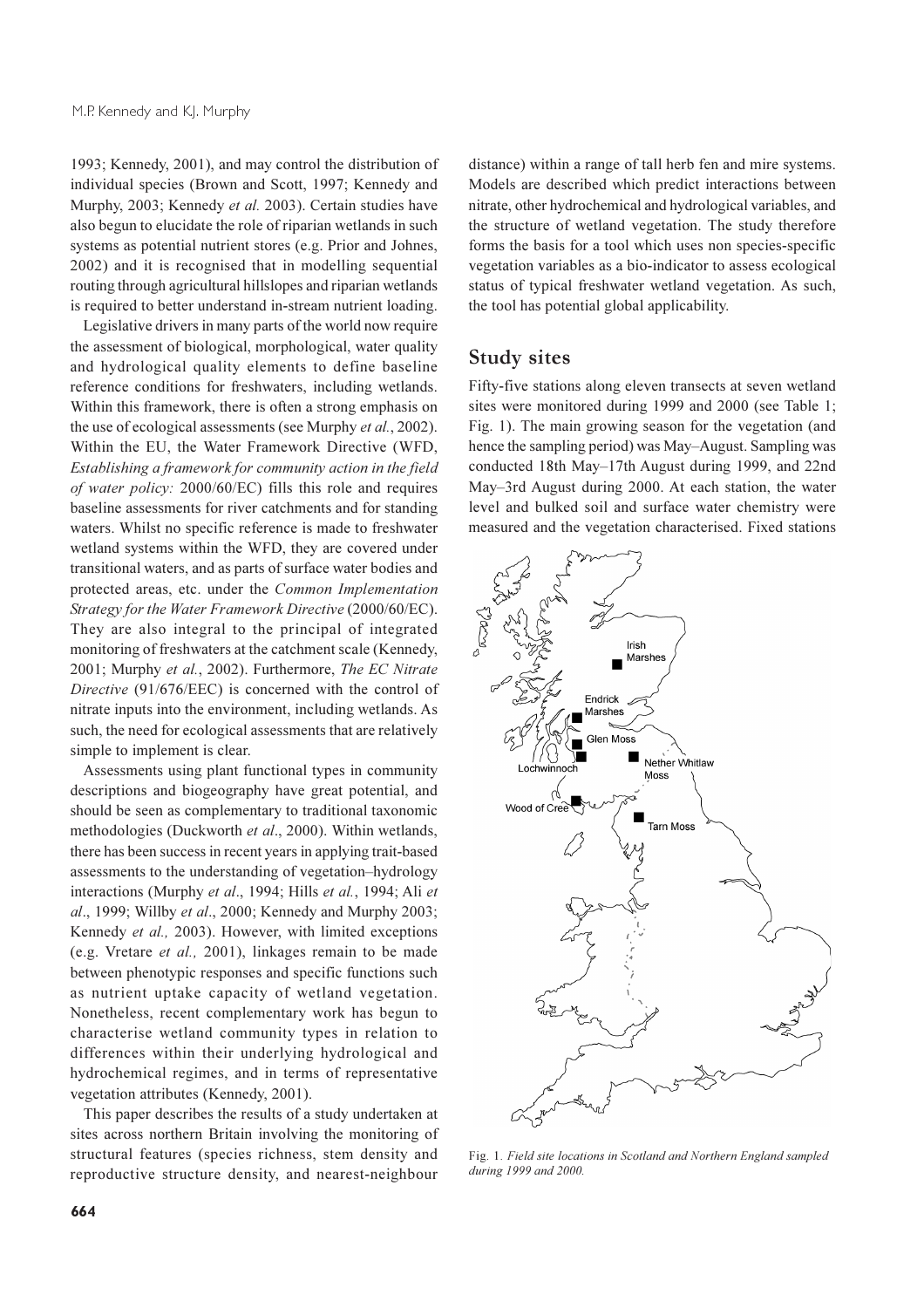| Site name              | UK region           | Transect<br>number  | No. of<br>sample<br>stations | UK NGR<br><i>(for start and finish stations)</i> | Year<br>sampled |
|------------------------|---------------------|---------------------|------------------------------|--------------------------------------------------|-----------------|
| Glen Moss              | Central Scotland    |                     | 3                            | NS367696 - 368698                                | 1999            |
|                        |                     | 2                   | 3                            | $NS366697 - 366699$                              | 1999            |
| Insh Marshes           | Northern Scotland   | 1 (Insh Fen)        | 9                            | NH775001-774005                                  | 1999; 2000      |
|                        |                     | 2 (Invertromie Fen) | 7                            | $NH812023 - 805029$                              | 1999            |
|                        |                     | 3 (Balavil Fen)     | 4                            | NH793022 - 796019                                | 1999            |
| Lochwinnoch            | Central Scotland    | 1 (Aird Meadow)     | 3                            | NS364585 - 365587                                | 1999            |
|                        |                     | 2 (Aird Meadow)     | 3                            | NS361585 - 362585                                | 1999            |
| Nether Whitlaw Moss    | South East Scotland |                     | 6                            | $NT506294 - 511295$                              | 1999            |
| Tarn Moss              | Northern England    |                     | 5                            | NY398274 - 402276                                | 1999            |
| <b>Endrick Marshes</b> | Central Scotland    |                     | 6                            | NS438873 - 438877                                | 2000            |
| Wood of Cree           | South West Scotland |                     | 6                            | NX375719 - 376717                                | 2000            |

Table 1. Sites sampled during 1999 and 2000, showing number of sample stations per transect, UK locations, and grid references.

were established at intervals of 30–50 metres along each transect and were visited monthly during the plant growth season (May–August) of 1999. This was repeated during 2000 at Insh Fen and at two new sites: Endrick Marshes and Wood of Cree. The wetland vegetation surveyed represented a range of UK National Vegetation Classification (NVC) community types (Rodwell et seq., 1991; see Table 2), comprising various tall herb fen, swamp, mire and rush pasture communities (Kennedy, 2001). These also fall within wider CORINE biotopes (EU Coordination of Information on the Environment; Devillers et al., 1991) comprising bottle sedge beds, and Epilobio-Juncetum effusiia and Sphagno-Caricetum rostratae vegetation types.

# **Methods**

#### ENVIRONMENTAL DATA

At each station, water level range gauges (see Bragg et al., 1994) were installed to a maximum depth of 75 cm in the wetland soils, following removal of a soil core with a handheld auger. These were used to measure minimum (MIN: cm) and maximum (MAX: cm) water levels relative to ground surface during periods between sampling. Overall levels of fluctuation (FLU: cm) between sampling periods were derived from these two readings. Water levels (WAT: cm) were measured using fully perforated dipwells installed to a depth of 75cm alongside the gauges. The pH and electrical conductivity (CON:  $\mu$ S cm s<sup>-1</sup>) were measured in each dipwell using Hanna meters. This followed a purging and refilling of each dipwell using a 50 ml syringe connected to a length of PVC tubing. Soil redox potential (RED: mV) was measured at a soil depth of 2–3 cm using a Hanna meter

Table 2. Site representation within relative TWINSPAN groups for average 1999 vegetation data, showing indicator species;  $G =$ Glen moss;  $I = Insh$  marshes;  $L = Lochwinnoch$ ;  $N = Nether$ Whitlaw moss;  $T =$  Tarn moss. See Kennedy (2001) for full details.

| species   | TWINSPAN Membership                                   | Dominant/indicator<br>group                                                              |
|-----------|-------------------------------------------------------|------------------------------------------------------------------------------------------|
| $1(n=6)$  | I: $7, 11$<br>L: 1, 2, 4<br>N:1                       | Carex lasiocarpa                                                                         |
| $2(n=9)$  | I: 4, 8, 9, 18, 19<br>L: 5, 6<br>T: 1, 2              | Galium palustre                                                                          |
| $3(n=7)$  | I: 1, 2, 3, 5, 6, 10, 14 Carex panicea                |                                                                                          |
| $4(n=11)$ | G: 1, 2, 3, 5, 6<br>I: $20, 21$<br>N: 4, 5, 6<br>T: 3 | Carex rostrata                                                                           |
| $5(n=6)$  | I: 12, 13, 15, 16<br>N: 2, 3                          | Potamogeton<br>polygonifolious                                                           |
| $6(n=3)$  | G: $4$<br>T: 4, 5                                     | Vaccinium oxycoccus<br>Eriophorum<br>angustifolium<br>Calluna vulgaris<br>Erica tetralix |

with a self-referencing platinum electrode probe. Following evacuation and re-filling, water samples were taken from each dipwell (therefore representing either a soil water sample, or a mixed soil/ surface water sample at stations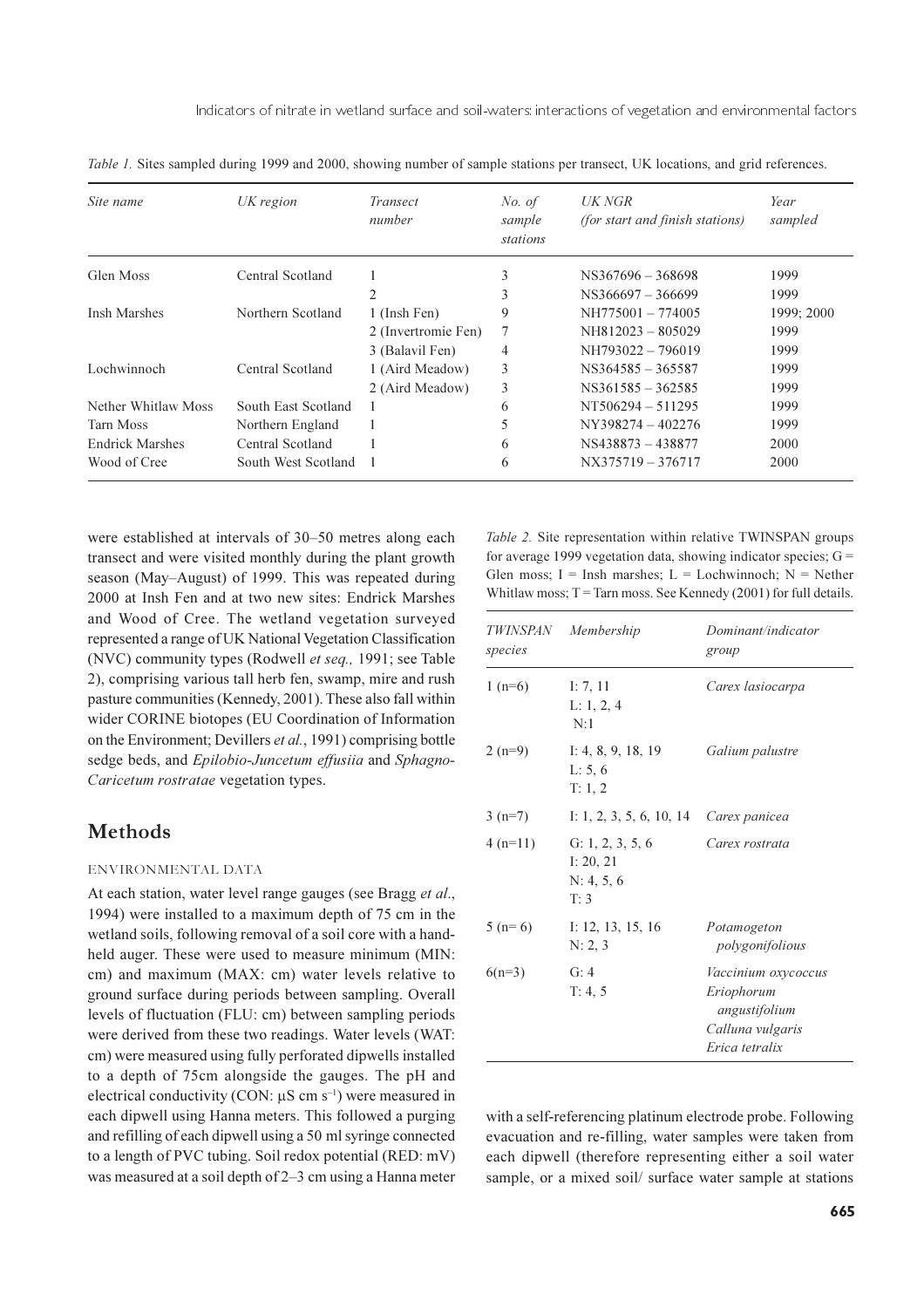where standing water was present) using a 50 ml syringe and were placed into acid-washed PVC bottles in an insulated cool-box. On return to the lab, the samples were filtered through 0.5 µm Whatman GF/C glass fibre filters and Cl, F, NO<sub>3</sub><sup>-</sup>, and SO<sub>4</sub><sup>2-</sup> were determined from subsamples using a DIONEX ion chromatograph (QIC Model). Samples were eluted with sodium hydroxide (Na,CO,/ NaHCO<sub>2</sub>) solution and conductivity was reduced with dilute sulphuric acid  $(H, SO<sub>a</sub>)$  to suppress interference. The detection limit for these elements was  $0.02$  mg l hr<sup>-1</sup>. K and Na were determined using flame photometry. Ca, Mg and Mn were determined using flame atomic absorption spectrometry (AAS); samples were dosed with strontium nitrate solution  $(0.4\%)$  to suppress interference for Ca and Mg. Fe was determined by graphite furnace AAS. Samples were diluted where appropriate and the detection limit was 0.01 mg  $l^{-1}$  (see Grieve *et al.*, 1995 for full details).

#### **VEGETATION DATA**

At each sample station, species assemblage and richness (S, per m<sup>2</sup>) was recorded within a  $1m \times 1m$  quadrat; nomenclature followed Stace (1997). Stem density (STDE) and density of reproductive structures (REPR) was estimated from three random counts conducted within a  $10 \text{cm} \times 10 \text{cm}$ quadrat (Kennedy, 2001). Nearest-neighbour distance (NENE) was measured between three random pairs of stems and scored on a 1–5 scale (1 = 0 to <2 cm; 2 = 2 to <4 cm;  $3 = 4$  to  $\leq 6$  cm;  $4 = 6$  to  $\leq 8$  cm;  $5 = 8$  cm; Kennedy, 2001). Shade was estimated where  $0 =$  no shade and  $5 =$  heavy shade.

#### DATA ANALYSIS

Site data for 1999 were classified into groups, based upon relative species abundances, using TWINSPAN (Two-Way Indicator Species Analysis (Hill, 1979): see Kennedy (2001) for full details).

A constrained ordination analysis, with species data constrained upon environmental data, was conducted using Canonical Correspondence Analysis (CCA) within the 'Canoco for Windows' package (ter Braak and Šmilauer, 1998). Environmental variables which were auto-correlated (minimum and average water level, and sodium (Na) concentration: indicated by a Variance Inflation Factor > 20) were omitted. Monte-Carlo permutation tests were conducted to determine which remaining variables significantly influenced the ordination ( $p < 0.05$ ).

Three models were constructed from the 1999 dataset. In the first model the independent variable was nitrate concentration and the predictor variables were species richness, nearest neighbour distance and density of reproductive structures. In the second model the independent variable was stem density and the predictor variables were average water level, average minimum water level, degree of water table fluctuation, pH and nitrate concentration. In the third model, the independent variable was density of reproductive structures and the predictor variables were pH and nitrate concentration. The response curve of each variable (i.e. linear, cubic, quadratic) was assessed in relation to independent variables using SPSS 9.0. Stepwise regressions were then carried out, starting with full models. Variables were removed if they explained little or no variance in the dependent variable (an increase in the  $R^2$  of at least 0.03). Predicted scores were compared with observed values by calculation of the product-moment correlation coefficient and residuals were checked for normality by the construction of normal probability plots. Models were tested, where appropriate, using data collected in 2000 from independent sites and repeat sites.

### **Results**

TWINSPAN groups for 1999 contained sample stations from each of the various sites (Table 2), indicating the suitability of the data for the construction of generally applicable models.

During both 1999 and 2000 a range of soil and surface water conditions was observed over the sites, with saturated and unsaturated soils and comparable ranges in pH, conductivity and nutrient status observed in both years (Table 3). Slightly drier surface conditions were observed at transect 1 within the Insh Marshes during 2000, although the largest levels of water table fluctuation were also recorded here. However, nitrate concentrations were somewhat lower overall in 2000. Mean water levels were slightly lower at the two independent test sites (Endrick Marshes and Wood of Cree) in 2000 than those measured during 1999 at the sites used to construct models (Glen Moss, Insh Marshes, Lochwinnoch, Nether Whitlaw Moss and Wood of Cree). However, inundation during the sampling periods was experienced during both years, as were variations in the overall level of water table fluctuation: levels of fluctuation were within comparable limits across the two years.

Mean nitrate concentrations in the water samples from all of the sites monitored during 1999 ranged from 0.01 to 14.07 mg NO<sub>3</sub>-N  $l^{-1}$ , with a mean concentration of 1.01 mg  $l^{-1}$  (s.e. = 0.24). During 2000 (model test data) concentrations ranged from trace level  $(< 0.01$ ) to 9.43 mg NO<sub>2</sub>-N l<sup>-1</sup>, with a mean of 2.73 mg  $l^{-1}$  (s.e. = 1.73).

Of the environmental variables monitored, five influenced significantly the ordination of the species and site data (Table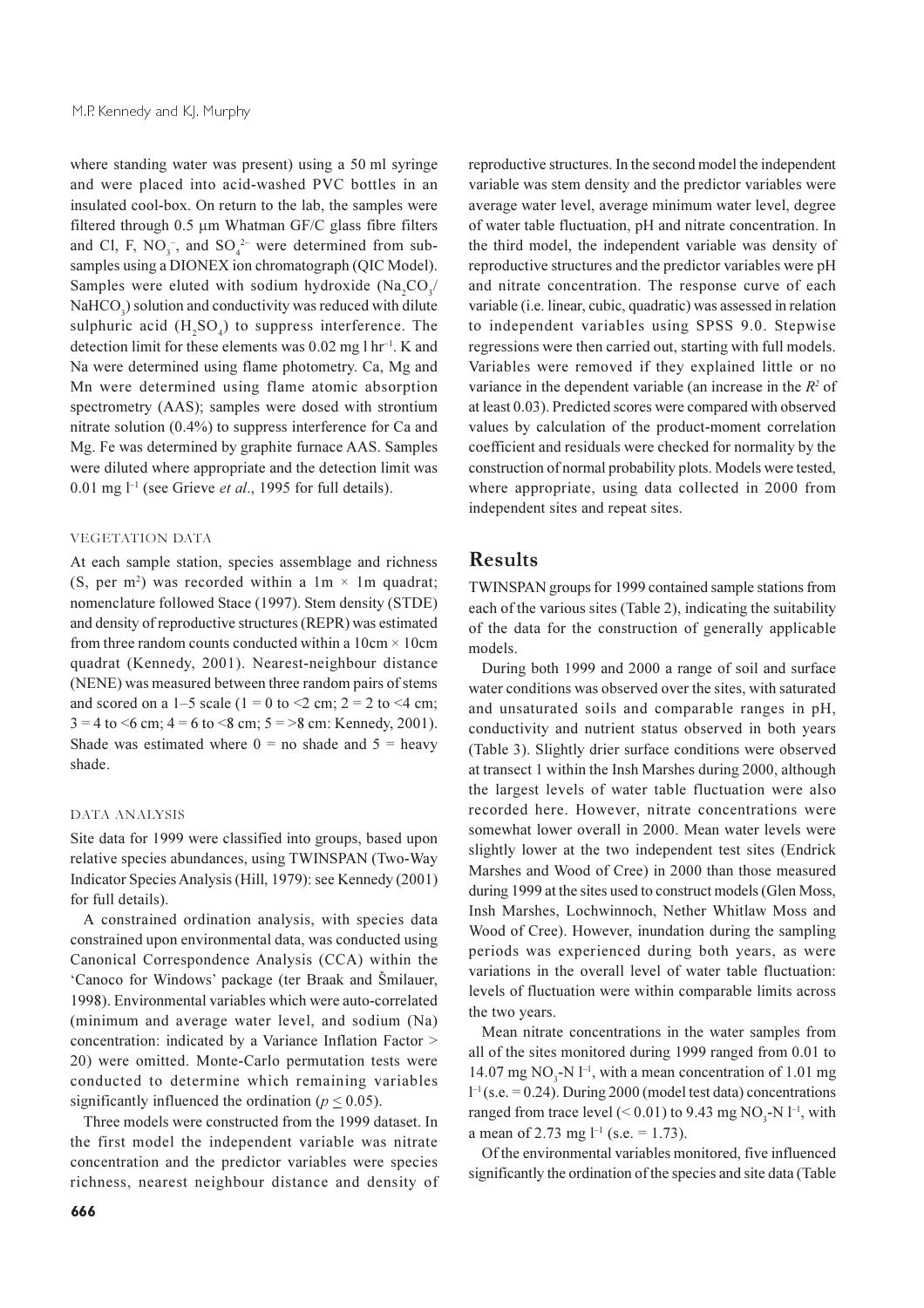| $\widehat{a}$                                                                                | <b>GLEN MOSS</b>                                                                                                                                                                            |                                                                                                                                                                                                                                 |                                          | <b>OCHWINNOCH</b>                                                                                                                                                       |                            |                        |                                                                                                                                                                                                                                                | INSH MARSHES                               |  | NETHER<br>WHITLAW<br>MOSS<br>( $n=6$ )<br>( $n=6$ )<br>Min. Max. |                                                                                                                                   | <b>LARN MOSS</b>                                                                                                                                                                                                                   |                                                                                                                           |
|----------------------------------------------------------------------------------------------|---------------------------------------------------------------------------------------------------------------------------------------------------------------------------------------------|---------------------------------------------------------------------------------------------------------------------------------------------------------------------------------------------------------------------------------|------------------------------------------|-------------------------------------------------------------------------------------------------------------------------------------------------------------------------|----------------------------|------------------------|------------------------------------------------------------------------------------------------------------------------------------------------------------------------------------------------------------------------------------------------|--------------------------------------------|--|------------------------------------------------------------------|-----------------------------------------------------------------------------------------------------------------------------------|------------------------------------------------------------------------------------------------------------------------------------------------------------------------------------------------------------------------------------|---------------------------------------------------------------------------------------------------------------------------|
| Variable                                                                                     | Min. Max<br>$T1(n=3)$                                                                                                                                                                       |                                                                                                                                                                                                                                 | $\overline{Max}$<br>$T2(n=3)$<br>Min. Mo | $T1(n=3)$<br>Min. Max.                                                                                                                                                  | $T2(n=3)$ 7<br>Min. Max. 1 | $T1(n=9)$<br>Min. Max. |                                                                                                                                                                                                                                                | $T2(n=7)$ $T3(n=4)$<br>Min. Max. Min. Max. |  |                                                                  |                                                                                                                                   | Min.                                                                                                                                                                                                                               | $\begin{array}{c} (n=5) \\ Max. \end{array}$                                                                              |
| Water table relative to surface (cm)<br>Degree of shading                                    |                                                                                                                                                                                             |                                                                                                                                                                                                                                 |                                          |                                                                                                                                                                         |                            |                        |                                                                                                                                                                                                                                                |                                            |  |                                                                  |                                                                                                                                   |                                                                                                                                                                                                                                    |                                                                                                                           |
| Maximum water table relative to surface (cm)<br>Minimum water table relative to surface (cm) | $\frac{1}{2}$ $\approx$ $\frac{1}{2}$ $\frac{1}{2}$<br>$7\frac{1}{2}$                                                                                                                       | $37 - 927$ $- 727$ $- 727$ $- 727$ $- 727$ $- 727$ $- 727$ $- 727$ $- 727$ $- 727$ $- 727$ $- 727$ $- 727$ $- 727$ $- 727$ $- 727$ $- 727$ $- 727$ $- 727$ $- 727$ $- 727$ $- 727$ $- 727$ $- 727$ $- 727$ $- 727$ $- 727$ $- $ | $\frac{1}{2}$                            | $1.3$<br>$1.4$ $0.27$<br>$1.5$ $0.77$<br>$0.77$<br>$0.77$<br>$0.77$<br>$0.77$<br>$0.77$<br>$0.77$<br>$0.77$<br>$0.77$<br>$0.77$<br>$0.77$<br>$0.77$<br>$0.77$<br>$0.77$ |                            |                        | $0.7 - 7.5.55$ $0.7 - 7.5.55$ $0.7 - 7.5.55$ $0.7 - 7.5.55$ $0.7 - 7.5.55$ $0.7 - 7.5.55$ $0.7 - 7.5.55$ $0.7 - 7.5.55$ $0.7 - 7.5.55$ $0.7 - 7.5.55$ $0.7 - 7.5.55$ $0.7 - 7.5.55$ $0.7 - 7.5.55$ $0.7 - 7.5.55$ $0.7 - 7.5.55$ $0.7 - 7.5.5$ | $\circ$ 222 235 345 38880538885524548      |  |                                                                  | $3.78885$ $3.78875$ $3.78875$ $3.78875$ $3.78875$ $3.78875$ $3.78875$ $3.78875$ $3.78875$ $3.78875$ $3.78875$ $3.78875$ $3.78875$ | $0.99$<br>$0.75$<br>$0.75$<br>$0.75$<br>$0.75$<br>$0.75$<br>$0.75$<br>$0.75$<br>$0.75$<br>$0.75$<br>$0.75$<br>$0.75$<br>$0.75$<br>$0.75$<br>$0.75$<br>$0.75$<br>$0.75$<br>$0.75$<br>$0.75$<br>$0.75$<br>$0.75$<br>$0.75$<br>$0.75$ | $0.7$<br>$0.179280726$<br>$0.776$<br>$0.776$<br>$0.776$<br>$0.776$<br>$0.776$<br>$0.776$<br>$0.776$<br>$0.776$<br>$0.776$ |
| Overall level of water table fluctuation (cm)                                                |                                                                                                                                                                                             |                                                                                                                                                                                                                                 |                                          |                                                                                                                                                                         |                            |                        |                                                                                                                                                                                                                                                |                                            |  |                                                                  |                                                                                                                                   |                                                                                                                                                                                                                                    |                                                                                                                           |
| Redox(mV)                                                                                    |                                                                                                                                                                                             |                                                                                                                                                                                                                                 |                                          |                                                                                                                                                                         |                            |                        |                                                                                                                                                                                                                                                |                                            |  |                                                                  |                                                                                                                                   |                                                                                                                                                                                                                                    |                                                                                                                           |
| Conductivity $(\mu S/cm/s^{-1})$<br>Bare ground (%)                                          | $-67$<br>5.77<br>168<br>trace                                                                                                                                                               |                                                                                                                                                                                                                                 |                                          |                                                                                                                                                                         |                            |                        |                                                                                                                                                                                                                                                |                                            |  |                                                                  |                                                                                                                                   |                                                                                                                                                                                                                                    |                                                                                                                           |
| Fe $(mg 1^{-1})$                                                                             |                                                                                                                                                                                             |                                                                                                                                                                                                                                 |                                          |                                                                                                                                                                         |                            |                        |                                                                                                                                                                                                                                                |                                            |  |                                                                  |                                                                                                                                   |                                                                                                                                                                                                                                    |                                                                                                                           |
| Mn $(mg I^{-1})$                                                                             | $\frac{trace}{0.85}$                                                                                                                                                                        |                                                                                                                                                                                                                                 |                                          |                                                                                                                                                                         |                            |                        |                                                                                                                                                                                                                                                |                                            |  |                                                                  |                                                                                                                                   |                                                                                                                                                                                                                                    |                                                                                                                           |
| $Mg (mg 1^{-1})$<br>K $(mg 1^{-1})$                                                          | $\frac{1300}{6000}$<br>$\frac{300}{600}$<br>$\frac{300}{600}$<br>$\frac{300}{600}$<br>$\frac{300}{600}$<br>$\frac{300}{600}$<br>$\frac{300}{600}$<br>$\frac{300}{600}$<br>$\frac{300}{600}$ |                                                                                                                                                                                                                                 |                                          |                                                                                                                                                                         |                            |                        |                                                                                                                                                                                                                                                |                                            |  |                                                                  |                                                                                                                                   |                                                                                                                                                                                                                                    |                                                                                                                           |
| $Ca$ (mg $1^{-1}$ )                                                                          | $0.36$<br>5.76                                                                                                                                                                              |                                                                                                                                                                                                                                 |                                          |                                                                                                                                                                         |                            |                        |                                                                                                                                                                                                                                                |                                            |  |                                                                  |                                                                                                                                   |                                                                                                                                                                                                                                    |                                                                                                                           |
| Na (mg 1 <sup>-1</sup> )                                                                     |                                                                                                                                                                                             |                                                                                                                                                                                                                                 |                                          |                                                                                                                                                                         |                            |                        |                                                                                                                                                                                                                                                |                                            |  |                                                                  |                                                                                                                                   |                                                                                                                                                                                                                                    |                                                                                                                           |
| Fluoride (F) (mg l <sup>-1</sup> )                                                           | trace                                                                                                                                                                                       |                                                                                                                                                                                                                                 |                                          |                                                                                                                                                                         |                            |                        |                                                                                                                                                                                                                                                |                                            |  |                                                                  |                                                                                                                                   |                                                                                                                                                                                                                                    |                                                                                                                           |
| Chloride (CI) (mg I <sup>-1</sup> )                                                          | 8.29                                                                                                                                                                                        |                                                                                                                                                                                                                                 |                                          |                                                                                                                                                                         |                            |                        |                                                                                                                                                                                                                                                |                                            |  |                                                                  |                                                                                                                                   |                                                                                                                                                                                                                                    |                                                                                                                           |
| Nitrate $(NO, \cdot)$ (mg $I^{-1}$ )                                                         | 0.01                                                                                                                                                                                        |                                                                                                                                                                                                                                 |                                          |                                                                                                                                                                         |                            |                        |                                                                                                                                                                                                                                                |                                            |  |                                                                  |                                                                                                                                   |                                                                                                                                                                                                                                    |                                                                                                                           |
| Sulphate $(SO42)(mg 1-1)$                                                                    | 0.94                                                                                                                                                                                        |                                                                                                                                                                                                                                 |                                          |                                                                                                                                                                         |                            |                        |                                                                                                                                                                                                                                                |                                            |  |                                                                  |                                                                                                                                   |                                                                                                                                                                                                                                    |                                                                                                                           |

Table 3. Ranges of mean site and environmental variable values per transect for (a) 1999 and (b) 2000; trace = undetectable at <0.01mg  $1<sup>1</sup>$ 

Indicators of nitrate in wetland surface and soil-waters: interactions of vegetation and environmental factors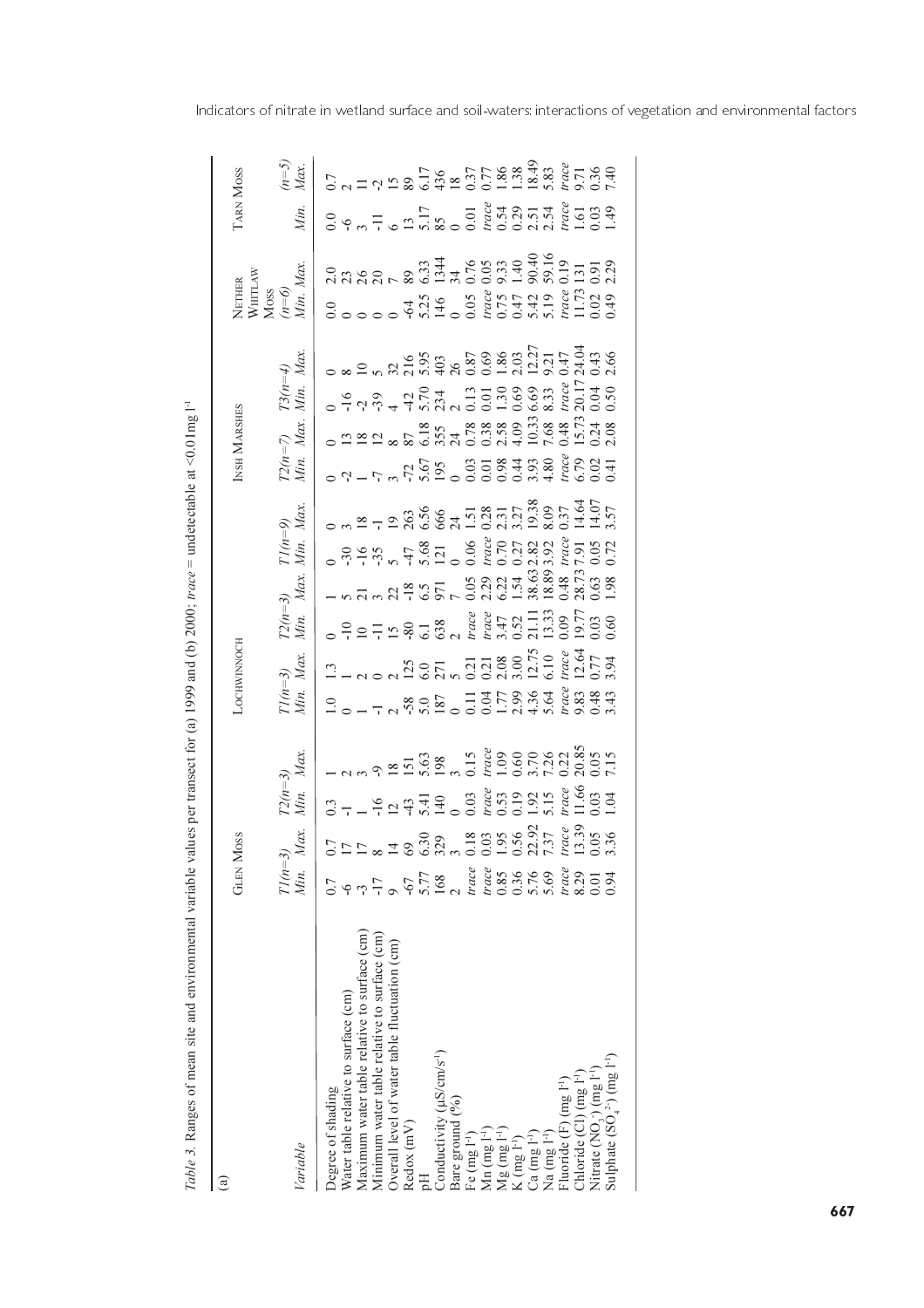| (b)                                                         |                |                        |                     |          |                |                |
|-------------------------------------------------------------|----------------|------------------------|---------------------|----------|----------------|----------------|
|                                                             |                | <b>ENDRICK MARSHES</b> | <b>INSH MARSHES</b> |          | WOOD OF CREE   |                |
| Variable                                                    | Min.           | Max.                   | Min.                | Max.     | Min.           | Max.           |
| Degree of shading                                           | $\overline{0}$ | 2                      | $\theta$            | $\Omega$ | $\overline{0}$ | $\mathfrak{2}$ |
| Water table relative to surface (cm)                        | $-21$          | $\theta$               | $-30$               | $-11$    | $-5$           |                |
| Maximum water table relative to surface (cm)                | $-4$           | 17                     | $-9$                | 40       |                | 14             |
| Minimum water table relative to surface (cm)                | $-31$          | $-1$                   | $-37$               | -14      | 4              | 18             |
| Overall level of water table fluctuation (cm)               | 5              | 32                     | 5                   | 46       | 10             | 40             |
| Redox(mV)                                                   | 65             | 349                    | 95                  | 596      | 72             | 192            |
| pH                                                          | 5.60           | 6.30                   | 5.50                | 6.90     | 5.40           | 5.60           |
| Conductivity $(\mu$ mS/cm/s <sup>-1</sup> )                 | 192            | 533                    | 51                  | 328      | 112            | 205            |
| Bare ground $(\% )$                                         | 2              | 27                     | $\overline{2}$      | 15       | 3              | 13             |
| Fe $(mg l^{-1})$                                            | 0.31           | 3.76                   | 0.04                | 0.40     | 0.20           | 0.98           |
| Mn $(mg l^{-1})$                                            | 0.32           | 3.40                   | 0.05                | 1.53     | 0.56           | 1.04           |
| $Mg$ (mg $l^{-1}$ )                                         | 1.21           | 2.97                   | 0.43                | 1.94     | 1.36           | 1.61           |
| $K$ (mg $l^{-1}$ )                                          | 0.39           | 2.30                   | 0.71                | 5.91     | 0.34           | 2.56           |
| $Ca$ (mg $l^{-1}$ )                                         | 9.33           | 24.54                  | 1.58                | 31.20    | 4.91           | 6.95           |
| $Na$ (mg $l^{-1}$ )                                         | 6.79           | 23.26                  | 4.24                | 8.83     | 7.89           | 9.79           |
| Fluoride $(F)$ (mg $l^{-1}$ )                               | trace          | 0.24                   | trace               | 0.30     | 0.33           | 0.39           |
| Chloride $(Cl)$ (mg $l^{-1}$ )                              | 14.93          | 55.95                  | 12.55               | 30.11    | 35.13          | 42.51          |
| Nitrate $(NO3) (mg l-1)$                                    | trace          | 9.43                   | trace               | 6.743    | trace          | 0.21           |
| Sulphate $(SO_4^2)$ (mg l <sup>-1</sup> )                   | 1.14           | 74.91                  | 1.15                | 10.57    | 5.40           | 35.47          |
| Phosphate $(\overline{P}\dot{O}_4^2)$ (mg l <sup>-1</sup> ) | 0.01           | 0.01                   | trace               | 0.35     | 0.02           | 0.04           |

Table 4. Environmental variables employed in CCA for 1999 data. showing those which significantly influenced the ordination  $(p<0.05$ : shown in bold type) following Monte-Carlo permutation. See methods section for explanation of codes

| Variable          | Lambda | $\overline{P}$ | F    |
|-------------------|--------|----------------|------|
| Code              | A      |                |      |
| pH                | 0.39   | 0.005          | 2.05 |
| Red               | 0.37   | 0.005          | 2.05 |
| Sha               | 0.30   | 0.030          | 1.64 |
| Max               | 0.26   | 0.045          | 1.49 |
| $log_e K$         | 0.27   | 0.040          | 1.50 |
| $log_e SO_4^{2-}$ | 0.21   | 0.200          | 1.24 |
| $log_e$ Flu       | 0.23   | 0.100          | 1.34 |
| $log_e Mn$        | 0.21   | 0.270          | 1.17 |
| $log_eCl$         | 0.18   | 0.400          | 1.07 |
| $log_eMg$         | 0.19   | 0.305          | 1.12 |
| $log_e NO_3$      | 0.18   | 0.460          | 1.02 |
| Bare              | 0.15   | 0.590          | 0.89 |
| $log_e F$         | 0.14   | 0.675          | 0.80 |
| $log_{e}Con$      | 0.13   | 0.820          | 0.79 |
| $log_{e}Ca$       | 0.15   | 0.720          | 0.84 |
| $log_e Fe$        | 0.12   | 0.835          | 0.68 |

4). These primary environmental gradients also allowed a differentiation between defined National Vegetation Classification (NVC) community types (Fig. 2). Generally, M2 Sphagnum cuspidatum/recurvum bog pool community samples were associated with relatively acidic soil



Fig. 2. CCA ordination of site and species data constrained upon environmental variables, 1999. Groups (G) and NVC classifications are shown (see Table 2 for group details):  $\Box$  = G1 (S27a);  $O = G2$  $(M23b)$ ;  $\times = G3 (M9b)$ ;  $\bullet = G4 (S27a)$ ;  $= G5 (S9b)$ ;  $\bullet = G6 (M2)$ .<br>Cumulative variance of species-environment relation = 25.2% for axis 1; 47.2% for axis 2; 80.1% for all four axes combined. All variables shown are significant ( $p < 0.05$ ) under Monte-Carlo permutation.

conditions, and low levels of water table fluctuation. Examples representative of the M23b Juncus effusus/ acutiflorus-Galium palustre rush pasture, however, were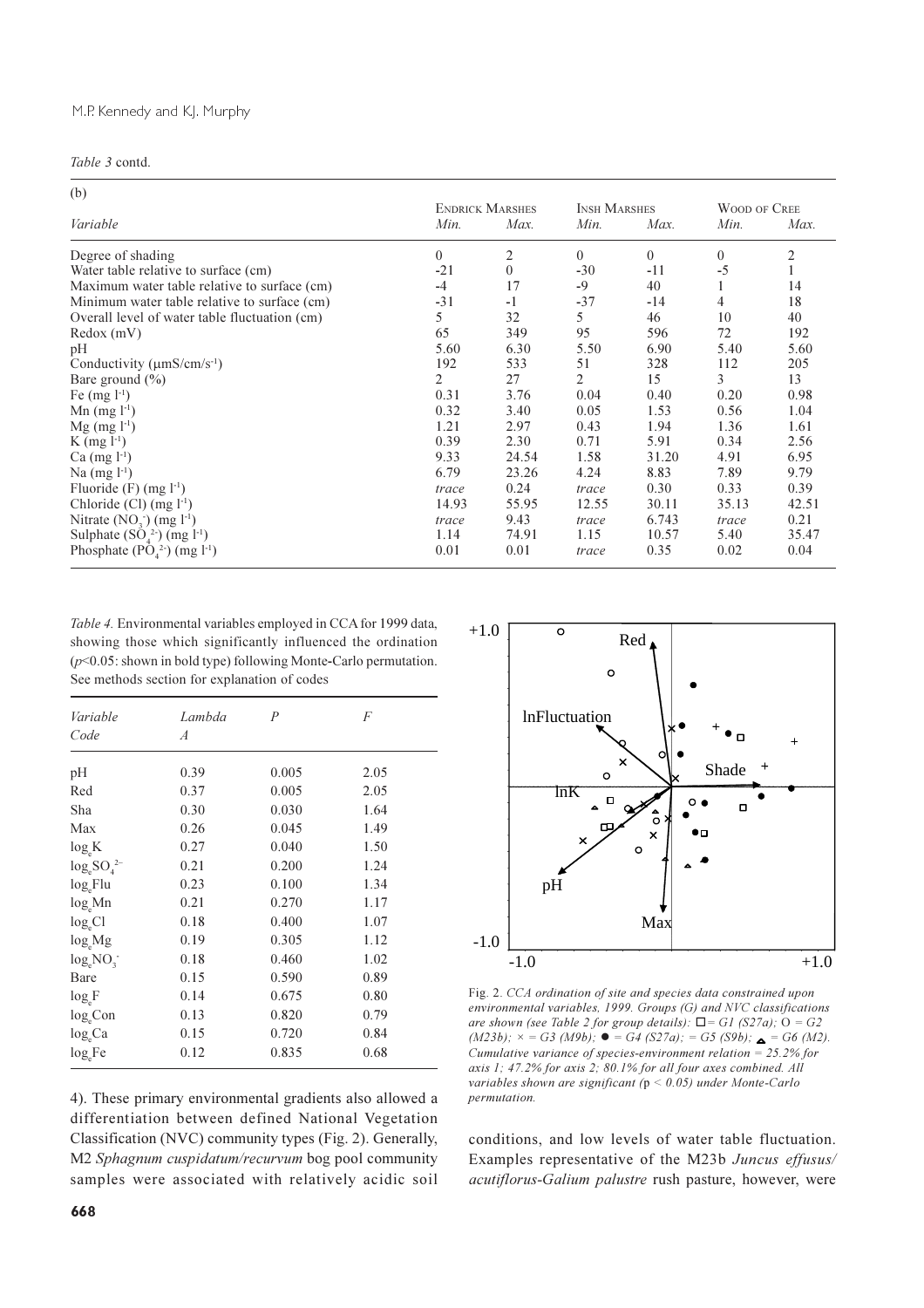characterised in most cases by higher levels of water table fluctuation and less reducing soils.

Whilst nitrate concentration within the systems studied did not influence vegetation community structure significantly (Table 4), it was useful in the prediction of structural and reproductive components of the wetland vegetation. Conversely, aspects of the vegetation structure were found to be useful predictors of nitrate concentrations within the surface and soil water component of the systems: nitrate concentration within the mixed water samples was successfully predicted from three basic features of the vegetation sampled (Eqn. 1: see Methods section for explanation of codes). An increase in nitrate concentration is characterised by a linear increase in species richness (S) per m<sup>2</sup>) and, similarly, by a linear increase in the density of reproductive structures per m<sup>2</sup>. There is a slightly more complex relationship with nearest-neighbour distance, with a decrease in values (i.e. less spaces between neighbouring stems), followed by a subsequent increase in values (i.e. an increase in the spacing of stems), characterising increasing nitrate concentrations.

$$
lnNO3 = -0.308 + 0.041S - 0.780NENE + 0.045NENE3 + 0.245lnREPR
$$
 (1)

$$
(F = 4.077; d.f. = 4; R2 = 0.31; p = 0.008; n = 43)
$$

A regression model for stem density (Eqn. 2) utilised average and minimum water level, overall degree of water level fluctuation, pH and nitrate concentration as predictor variables. The nitrate concentration of the water (lnNO<sub>2</sub>) has a cubic function within the equation. This suggests that in relation to an increasing stem density, nitrate concentration characteristically increases, then decreases, and finally increases again within the confines of the model. Mean water level relative to the wetland soil surface has a quadratic response expressed relative to increasing stem density, with an initial decrease followed by an increase (i.e. greatest stem density in wetter sites). Minimum water level (i.e. depth of water table below ground surface) takes the same form within the equation, with an increase in stem density characterised initially by wetter soils, but with the highest stem densities characterised by drier soils (i.e. greatest depths of water table below ground surface). The degree of water table fluctuation characterises increasing stem density by an initial increase; however, the sites with the greatest levels of fluctuation had lower stem density. The relationship between pH and stem density is linear, with an increased stem density as water samples became less acidic and approached circumneutral conditions.

$$
ln\text{STDE} = 4.054 - 0.046\text{WAT} - 0.037\text{MIN} + 0.997\text{lnFLU} + 0.363\text{PH} - 0.001\text{WAT}^2 + 0.001\text{MIN}^2 - 0.241\text{lnFLU}^2 + 0.639\text{lnNO}_3 - 0.405\text{lnNO}_3^2 + 0.080\text{lnNO}_3^3 \tag{2}
$$

$$
(F = 6.14; d.f. = 10; R^2 = 0.67; p = 0.001n = 43)
$$

A third model (and the second involving nitrate as a predictor variable: Eqn. 3) illustrates a simplified but weaker relationship, with an increasing density of reproductive structures within the wetland vegetation being characterised by a linear increase in both the pH of the wetland hydrosoil, and in the nitrate concentration of the water samples.

lnREPR = 3.094 + 0.392PH + 0.260lnNO<sub>3</sub> (3)  
(F = 3.280; d.f. = 2; 
$$
R^2
$$
 = 0.15;  $p$  = 0.049; n = 43)

Due to the relatively low predictive capacity of the models predicting nitrate concentration (Eqn. 1) and density of reproductive structures (Eqn. 3), they were not validated using independent test data. However, they are included because they suggest a strong potential for further development at targeted wetland vegetation types. The use of test data from 2000 to test the model predicting stem density (Eqn. 2) showed that predicted values were relatively noisy (Fig. 3). However, 11 of the 20 predicted values were within approximately one unit (on a logarithmic scale) of their corresponding observed values. The scores were positively correlated, but only marginally significant ( $r =$ 0.41;  $0.05 \le p \le 0.1$ ).

#### Discussion

Several of the sites studied (Kennedy, 2001) are likely to have varying nutrient inputs from agriculture and other land use practices, such as forestry, from adjacent areas within the their catchments (e.g. Endrick Marshes, Nether Whitlaw Moss, Glen Moss and Tarn Moss). Others (e.g. Lochwinnch and Wood of Cree) might be inundated periodically by enriched or acidified waters from within the wider catchment or, alternatively, are located in areas with potentially minor anthropogenic impacts (e.g. Insh Marsh). However, at just over 1 mg  $N l^{-1}$ , mean nitrate concentrations were not excessively high within the ranges observed for wetlands in the U.K. context (for example, concentrations of between 2.0 and 4.0 mg N  $l^{-1}$  were observed within the Boxford Marsh riparian wetland on the River Lambourn in southern England: Prior and Johnes, 2002).

Within the range of wetlands sampled, relative nitrate concentration does not appear to be a factor with a highly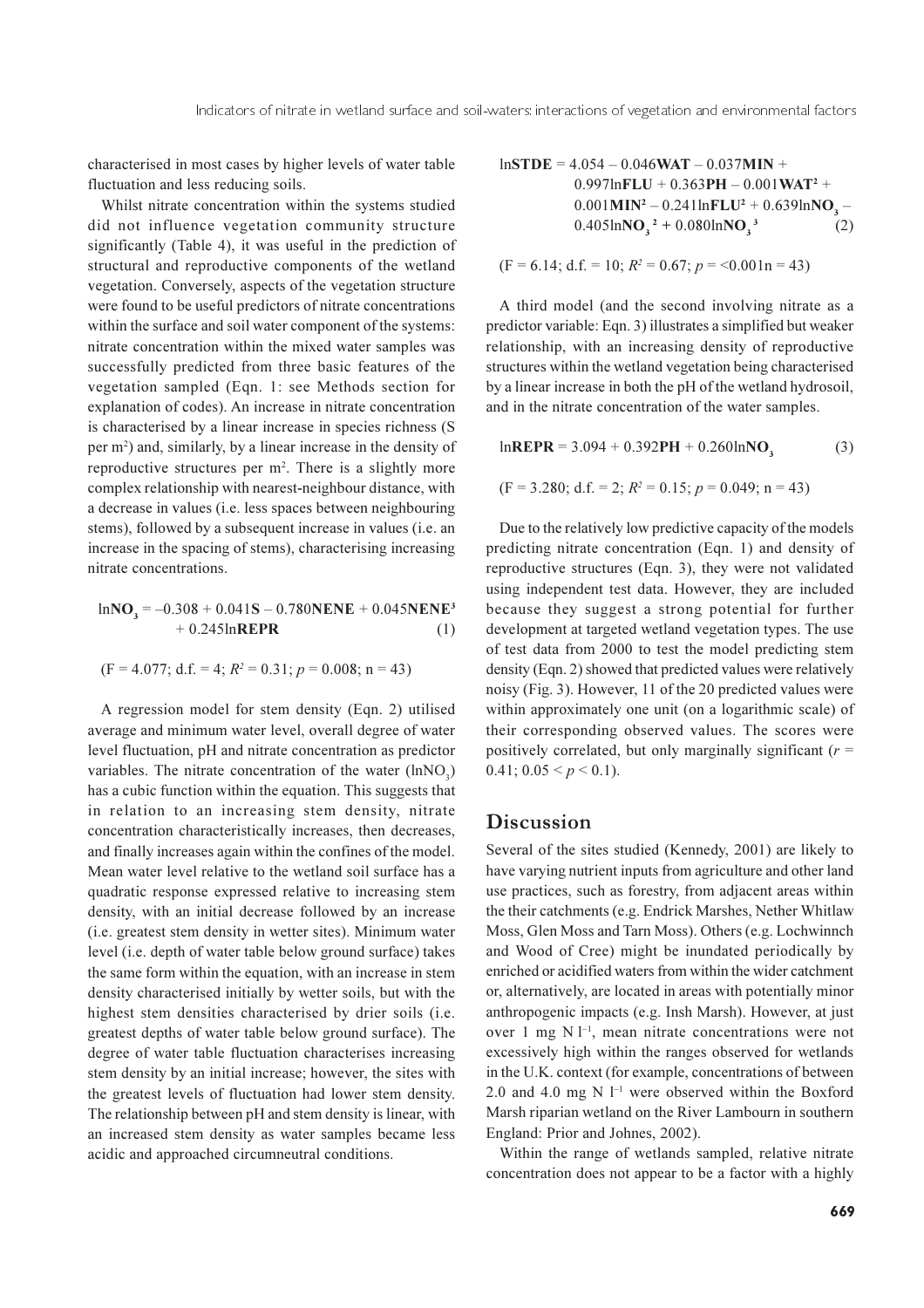

Fig. 3. Rank scores of observed stem density values ( $m^2$ ) plotted against values predicted from model (Equation 1); R =0.41; e = Endrick Marshes:  $i = Insh$  Marshes:  $w = Wood$  of Cree.

significant role to play in differentiating vegetation community composition (e.g. Kennedy, 2001). However, nitrate may well have predictable relationships with structural aspects of the vegetation. Similarly, Wheeler and Proctor (2000) reported significant differences in biomass values relative to trophic status within samples which were otherwise classified as identical community types within the NVC (e.g. S27 Carex rostrata-Potentilla palustris Tallherb fen: Rodwell, 1995).

The results suggest that even within the relatively short growing periods characteristic of northern European wetlands, nitrate has the potential to act as a predictor of species richness, the abundance of reproductive structures within wetland vegetation, and of nearest-neighbour distance (as a measure of how crowded the vegetation is within the basal parts of the vegetation canopy). In addition, characterisation of stem density was aided by reference to a range of environmental variables, including nitrate concentrations within the wetland soil and surface waters sampled, as was the density of reproductive structures within the vegetation. An apparent contradiction in the findings may also be explained: both wetter and drier sites are characterised by high stem density, while sites with intermediate levels of inundation aided the prediction of lower values for stem density (e.g. Kennedy and Murphy, 2003). This could be explained by the observation that wetter sites represent relatively dense Carex rostrata beds, for example, whilst the driest sites may be characterised by wetland grass communities, which are also more likely to have high stem density values (e.g. Kennedy et al., 2003). An increase in stem density appears to be linked to initially increasing, then decreasing, levels of water table fluctuation. This might be explained by the same mechanism of changing

vegetation type but, additionally, mineralisation might be increased within surface soils where they experience interspersed periods of wetting-up and drying out (Patrick and Malhapatra, 1968; Davidsson and Leonardson, 1998), increasing the availability of nitrate for plant uptake. However, where fluctuations become more extreme, or soils generally wetter, denitrification may lead to a net loss of nitrogen from the soil sink, limiting stem density (Patrick and Malhapatra, 1968).

Soil-water nitrate concentration has also been predicted by reference to vegetation bio-indicator variables, with an increase in species richness and associated reproductive structures predicting increasing nitrate concentration in the surface waters. Where diffuse or point source inputs into a freshwater system are minimal, then nitrate may well be a limiting factor to plant growth (Neal and Whitehead, 2002). In several of the stations sampled (Kennedy, 2001), bryophytes dominated in areas associated with low surface water nitrate concentrations (and therefore often had low vascular plant presence). The potential relationship outlined above between increasing levels of fluctuation, denitrification and subsequent nitrate loss, might also help to explain a decrease in nearest-neighbour distance (i.e. less well spaced stems), followed by an increase in stem spacing in relation to increasing nitrate concentrations (moving from drier through to wetter systems). It is evident from the nitrate model that the predictive relationships between nitrate concentration and the vegetation structural elements used as independent variables are difficult to separate. However, there is potential to develop this approach, and make predictions more robust, by targeting it at wetland types, such as riparian wetlands, where nitrate is likely to be less limiting within the surface water system (e.g. Prior and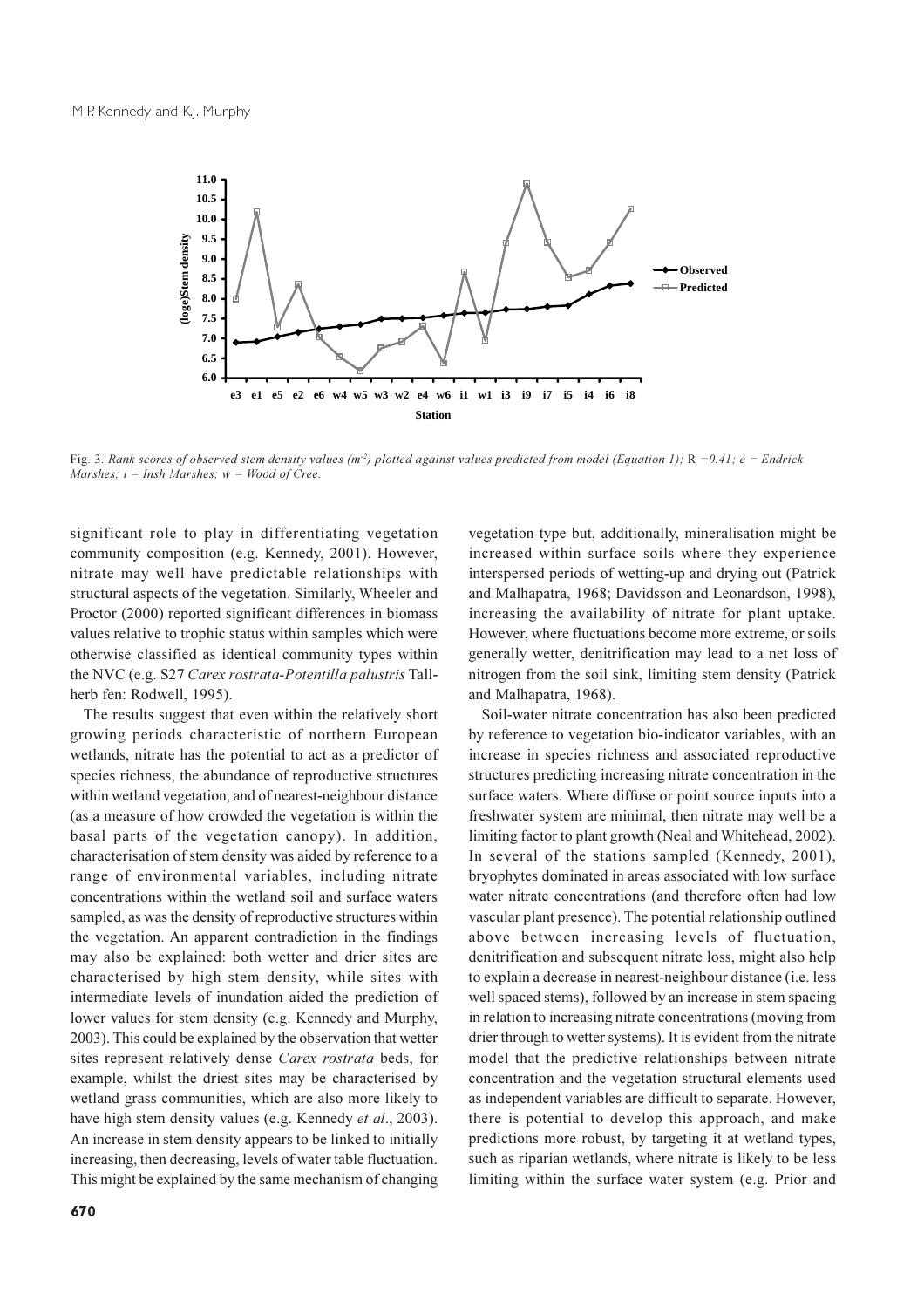Johnes, 2002) and might reach concentrations which begin to threaten the ecological functioning of freshwater systems (Neal and Whitehead, 2002). The prediction of values might be improved by targeting certain wetland types (e.g. riparian wetlands or reed beds). Also, sampling specifically from soil waters (rather than using mixed soil and surface water samples) might benefit the predictive capacity of the models. The residence time of standing waters on wetlands such as Insh Marshes, which are large and hydrologically complex (Grieve et al., 1995), may be too short to allow uptake of nitrate by vegetation. A sensible development of this approach, therefore, may be to investigate potential differences in nitrate concentrations between soil and surface water components.

The need to incorporate wetland ecosystems into a unified framework which considers water quality, biological and hydrological processes for the prediction of the flow of nitrate (and other target parameters) through catchments is well recognised (Neal and Whitehead, 2002). However, the specific role which wetlands play as nutrient sequestration zones in riparian locations is still not clear (Prior and Johnes, 2002). Given that climate change may also play a role in the relative ability of wetland systems to undertake processes such as mineralisation and denitrification (Davidsson and Leonardson, 1998), this is an area in need of further research. Indeed, all these issues are important in relation to managing wetlands, which are an important component of aquatic ecosystems, not only in the UK, but globally.

# Conclusions

The use of relatively simple 'traits' in predicting aspects of eco-hydrological functioning within wetlands goes some way to answering the call for generally applicable tools in ecological assessment (e.g. Keddy, 1992a, b; Wheeler and Shaw, 1995) and can be highly complementary to purely taxonomic approaches in this respect (Duckworth et al., 2000). In addition, this study indicates a potential ability to predict nitrate concentrations within wetland systems from observations of the representative vegetation. In the context of biomonitoring and wetland management, such observations might give early indications of the occurrence of nitrate enrichment; this would be especially useful where water quality is not monitored routinely. Conversely, observed soil-water nitrate concentrations could be used as an indicator of the vegetation present. Such knowledge may have applications in the remediation of degraded wetlands. The equations presented here, therefore, have the potential for application to target wetland types (e.g. tall herb fens and other typical riparian wetland vegetation), as bioindicators of wetland ecosystem functioning.

# Acknowledgements

Stephanie Evers, Anna Griffin, Anne-Cecile Gross, Kevin Hall, Julia Van Leeuwen, Judith Milne, Joan Perry and Ruth Wingfield are thanked for fieldwork assistance, and RSPB, Scottish Natural Heritage, Scottish Wildlife Trust and English Nature for site access. Thanks also go to Aileen Adam (Glasgow), Chris Anderson, Stuart Bradley, George MacLeod and Helen Ewen (Stirling) for technical support, and to Dave Gilvear for access to analytical equipment at Stirling. M.P.K. was supported by a NERC postgraduate studentship (Ref. GT04/97/07/FS).

# References

- Ali, M.M., Murphy, K.J. and Abernethy, V.J., 1999. Macrophyte functional variables versus species assemblages as predictors of trophic status in flowing waters. Hydrobiologia, 415, 131-138.
- Bragg, O.M., Hulme, P.D., Ingram, H.A.P., Johnston, J.P. and Wilson, A.I.A., 1994. A maximum-minimum recorder for shallow water tables, developed for ecohydrological studies on mires. J. Appl. Ecol., 31, 589-592.
- Brown, C.J. and Scott, P.J., 1997. Environmental parameters influencing the distribution of Platanthera blephariglottis and Platanthera clavellata (Orchidaceae) in peatlands on the Avalon Peninsula, Newfoundland. Can. J. Bot., 75, 974-980.
- Damman, A.W.H. and Dowhan, J.J., 1980. Vegetation and habitat conditions in Western Head Bog, a southern Nova Scotian plateau bog. Can. J. Bot., 59, 1343-1359.
- Davidsson, T.E. and Leonardson, L., 1998. Seasonal dynamics and denitrification activity in two water meadows. Hydrobiologia, 364, 189-198.
- Devillers, P., Devillers-Terschuren, J. and Ledant, J.P., 1991. CORINE Biotopes manual: habitats of the European Community. Publication EUR 12587/3 EN: Commission of the European Communities, Luxembourg.
- Duckworth, J.C., Kent, M. and Ramsay, P.M., 2000. Plant functional types: an alternative to taxanomic plant community description in biogeography? Prog. Phys. Geog., 24, 515–542.
- Etherington, J.R., 1983. Wetland ecology. Edward Arnold, London. Gerakis, A. and Kiriaki, K., 1998. Agricultural activities affecting the functions and values of Ramsar wetland sites in Greece. Agri. Ecosyst. Environ., 70, 119-128.
- Gilvear, D.J., Sadler, P.J.K., Tellam, J.H. and Lloyd, J.W., 1997. Surface water processes and groundwater flow within a hydrologically complex floodplain wetland, Norfolk Broads, U.K. Hydrol. Earth Syst. Sci., 1, 115-135.
- Gorham, E., 1953. Chemical studies on the soils and vegetation of waterlogged habitats in the English Lake District. J. Ecol.,  $41, 345 - 360$
- Grieve, I.C., Gilvear, D.G., Bryant, R.G., 1995. Hydrochemical and water source variations across a floodplain mire, Insh Marshes, Scotland. Hydrol. Process., 9, 99-110.
- Hill, M.O., 1979. TWINSPAN a fortran programme for arranging multivariate data in a ordered two way table by classification of the individuals and the attributes. Cornell University, department of Ecology and Systematics, Ithaca, New York, USA.
- Hills, J.M., Murphy, K.J., Pulford, I.D. and Flowers, T.H., 1994. A method for classifying European riverine wetland ecosystems using functional vegetation groupings. Funct. Ecol., 8, 242– 252.